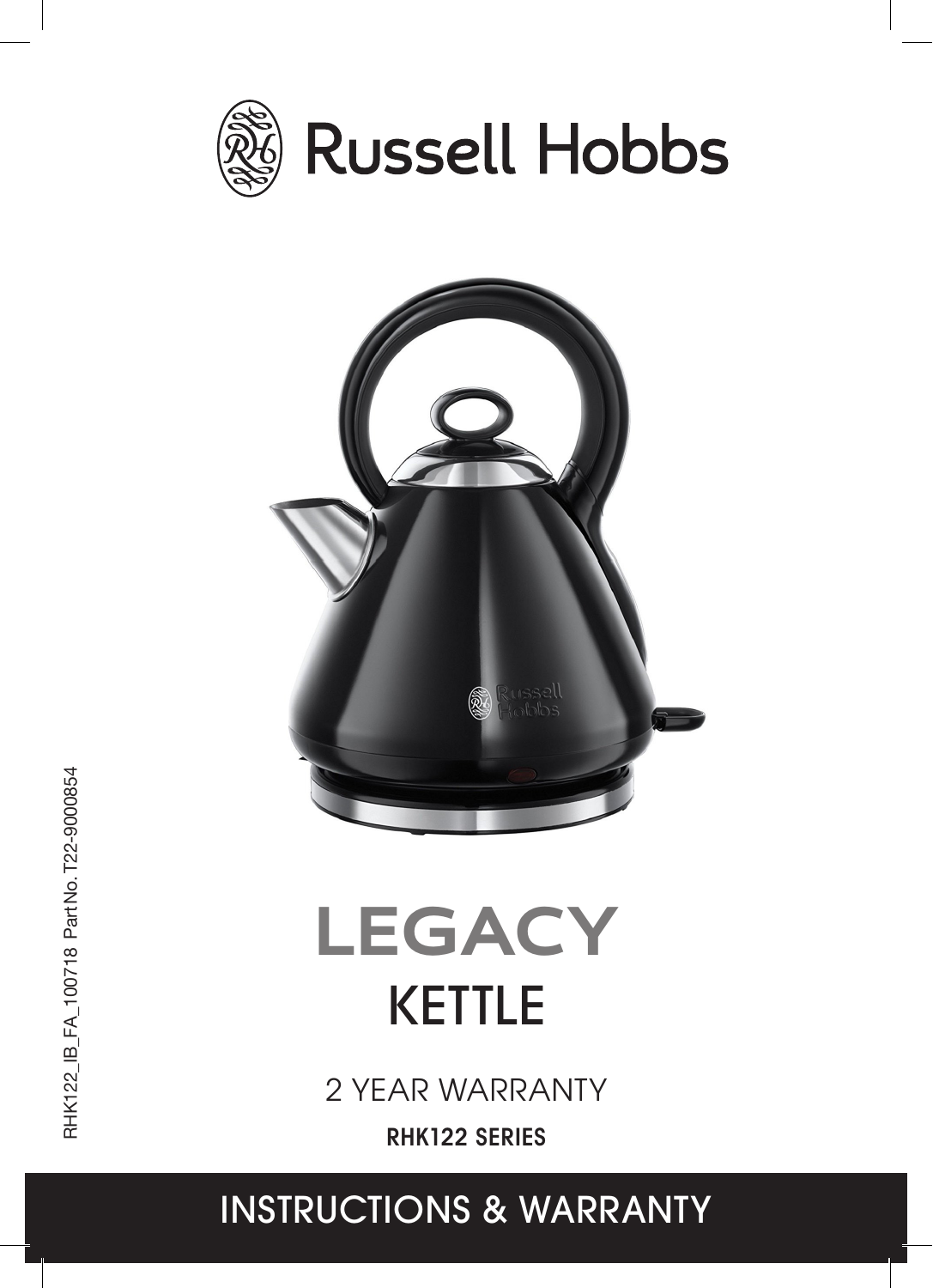# IMPORTANT SAFEGUARDS

When using electrical appliances, basic safety precautions should always be followed, including:

- 1. To protect against electrical hazards do not immerse the power cord, plug, power base, or kettle in water or any other liquid.
- 2. Do not use this appliance near bathtubs, showers, basins or other vessels containing water. Do not use outdoors.



- 3. WARNING: Avoid spillage on the power connectors.
- 4. Always use the appliances handles as some parts may be hot.
- 5. This appliance is not intended for use by persons (including children) with reduced physical, sensory or mental capabilities, or lack of experience and knowledge, unless they have been given supervision or instruction concerning use of the appliance by a person responsible for their safety.
- 6. Always turn off and unplug from the power outlet before cleaning the appliance.
- 7. Turn the power off at the wall power outlet when not in use.
- 8. To disconnect, turn off the wall power outlet, then grasp and pull the plug from the wall outlet. Never pull by the cord.
- 9. Do not operate this appliance with a damaged cord/plug or after the appliance has malfunctioned, or been dropped or damaged in any manner. Contact Customer Service for replacement, examination, repair or adjustment.
- 10. There are no user serviceable parts. If power cord is damaged, it must be replaced by the manufacturer or similarly qualified person in order to avoid a hazard.
- 11. CAUTION: Do not use on an inclined plane or unstable surface.
- 12. CAUTION: Do not move the kettle while it is switched on.
- 13. Ensure the lid is properly closed or the kettle may not switch off once boiled.
- 14. Do not open the lid while the water is heating or boiling.
- 15. Always take care when pouring. Pour slowly, do not over-tilt the kettle.
- 16. WARNING: The scalding hazard remains long after the water has boiled. Keep the kettle, power base, and the power cord away from the edge of tables or countertops and out of reach of children or persons with reduced physical, sensory and mental capacities.
- 17. Only use the kettle with the power base provided and vice versa.
- 18. Wind excess cable beneath the power base.
- 19. Do not place on or near any heat sources.
- 20. Do not use this appliance for other than its intended purpose of heating water.
- 21. CAUTION: Do not switch on the kettle unless there is at least one cup of water.
- 22. WARNING: Misuse may cause injury.
- 23. Do not fill past 'max', otherwise boiling water may be ejected from the spout.
- 24. Do not use without filter fitted.
- 25. Do not leave the product unattended when in use or where it may be touched by children or persons with disabilities.
- 26. CAUTION: Do not use alkaline cleaning agents or harsh abrasives when cleaning this appliance. Follow the instructions in the 'Care and Maintenance' section when cleaning this appliance.
- 27. This appliance is not a toy. Children should be supervised to ensure they do not play with the appliance.
- 28. This appliance is not intended to be operated by means of an external timer or separate remote control system.
- 29. De-scale the kettle regularly to ensure proper operation.
- 30. For added safety, electrical appliances should be connected to a power outlet that is protected by a residual current device (RCD), also often referred to as a 'Safety Switch'. Your switchboard may already incorporate an RCD. If unsure, call an electrician for verification and fitting if necessary.
- 31. This appliance is intended to be used in household and similar applications such as:
	- staff kitchen areas in shops, offices and other working environments;
	- by clients in hotels, motels and other residential type environments;
	- bed and breakfast environments;
	- Farm houses.

#### SAVE THESE INSTRUCTIONS.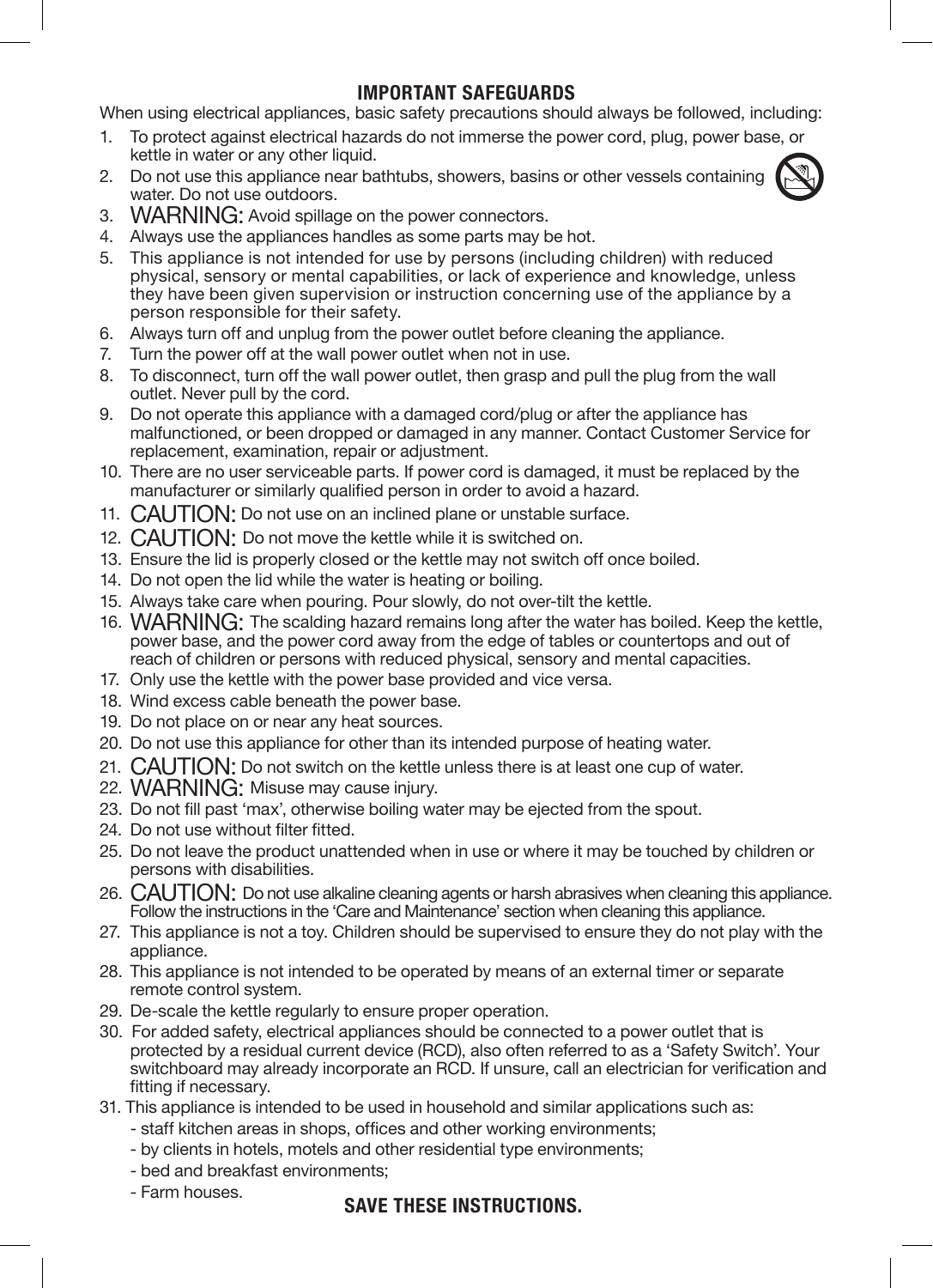Congratulations on the purchase of your Russell Hobbs appliance. Each unit is manufactured to ensure safety and reliability. Before using the appliance for the first time, please read the instruction booklet carefully and keep it for future reference. Pass it on if you pass on the appliance.

When using electrical appliances, basic safety precautions should always be followed.

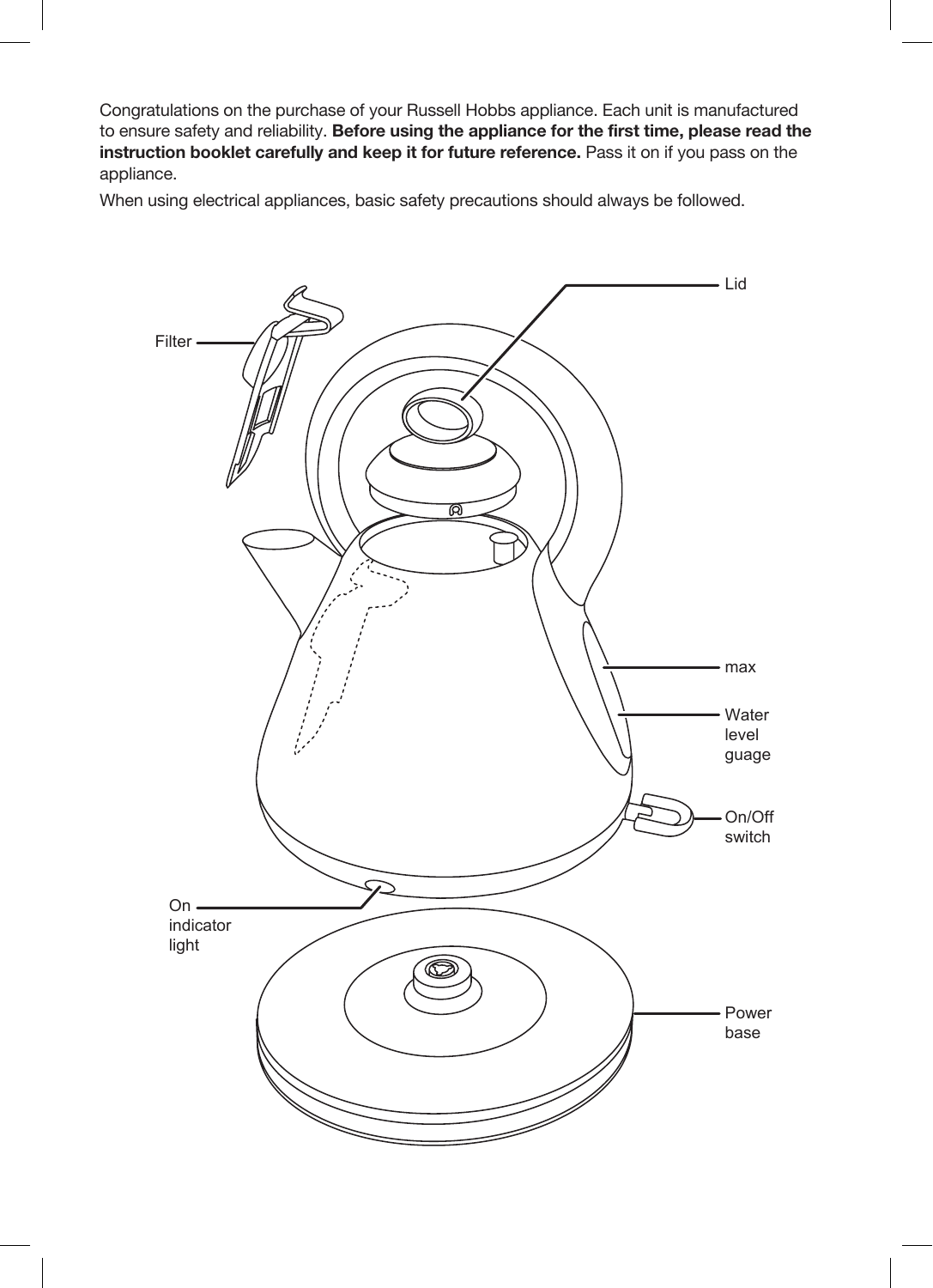# BEFORE USING FOR THE FIRST TIME

Fill the kettle with water to the 'max' level, boil, discard the water, and then rinse, to remove any dust, residues, etc., from the kettle. Repeat as required.

• Ensure the filter is in place; otherwise the kettle may not switch off and may eject water from the spout.

# POSITIONING

- Place the base on a stable, level surface.
- Route the cable so it does not overhang, and cannot be caught or tripped over.
- Wind excess cable beneath the base.
- Position your kettle to ensure the spout directs steam away from curtains, drapes and overhead cupboards.

# FILLING

Caution: If the kettle has just boiled it will be full of steam. Keep hands clear as steam will *escape from the kettle when opening the lid.*

- Remove the kettle from the power base.
- Remove the lid.
- Fill the kettle with at least 1 cup of water.
- Do not fill above the 'max' line. If overfilled, boiling water may be ejected from the spout.
- Close the lid.
- Check the lid is fully closed or the kettle may not switch off when it boils.

# SWITCHING ON

*Caution: Keep clear, as steam will escape from the spout when boiling.*

- Plug the power cord into the wall power outlet and switch it on.
- Place the kettle on the power base take care not to spill any water.
- Press the ON / OFF switch down.
- The kettle will heat up.

# SWITCHING OFF

- When the water boils, the kettle will switch itself off.
- To switch off manually, lift the ON / OFF switch or lift the kettle from the power base and replace it. The ON / OFF switch will pop up.

#### GENERAL

- Remove the kettle from the power base before pouring.
- To avoid the risk of splashing, pour slowly and do not over-tilt the kettle.
- Do not tilt the kettle backwards as water might get into the control area.
- If this happens, empty any remaining water and allow the kettle dry before further use sit it somewhere warm for 12 hours.
- When you lift the kettle, you may see moisture on the power base. This is the steam used to switch the kettle off automatically, which then condenses and escapes via vents under the kettle. This is normal.

# USING WITH INSUFFICIENT WATER

- Using the kettle with insufficient water will shorten the life of the element.
- If the kettle is accidently switched on when it does not contain sufficient water, a boil-dry cut-out will switch the kettle off.
- To prevent the kettle cycling on and off, remove it from the power base and the boil switch will pop up.
- Sit the kettle on a stable heat resistant surface until it has fully cooled down.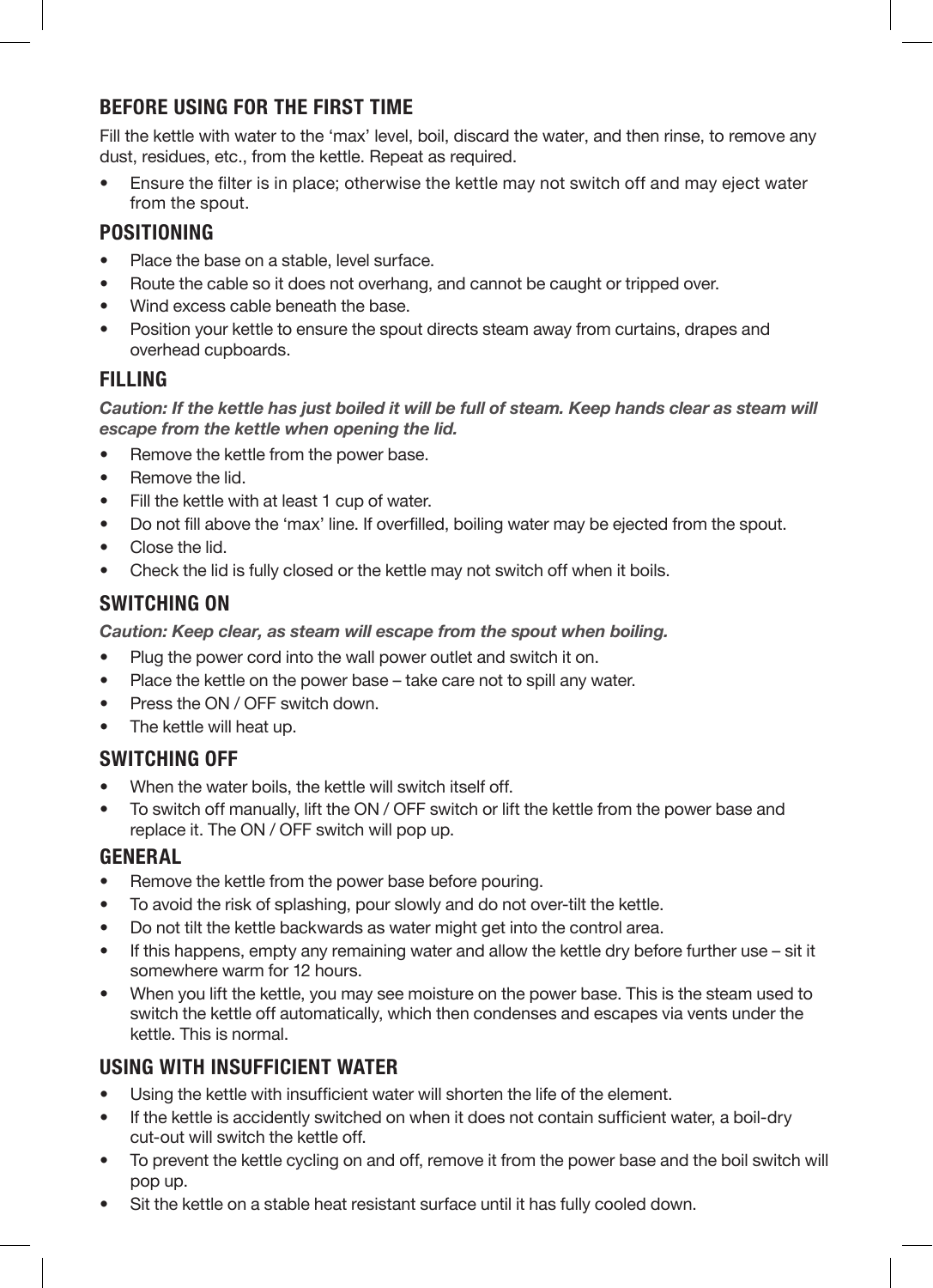• Do not fill the kettle with water until it is cold, or it may spit.

# CARE AND MAINTENANCE

- Switch the power off and remove the plug from the wall power outlet.
- Allow the kettle to cool down fully.
- Wipe over the outside of the kettle and power base with a damp cloth. A mild dishwashing detergent may be used if required.
- Keep all connectors and sockets dry.
- Do not immerse the kettle or power base in liquid.
- Do not use alkaline cleaning agents or harsh abrasives when cleaning this appliance.
- Clean the inside of the kettle using the instructions in the "DE-SCALE REGULARLY" section.

# DE-SCALE REGULARLY – EVEN IN SOFT WATER AREAS

Water contains minerals that will form deposits on the inside of your kettle, commonly referred to as scaling. Scaling discolours the internal surfaces and can affect the heating and noise performance.

To maintain the performance of your kettle, it should be de-scaled every three months or so. De-scale more frequently if you live in a hard water area.

- Add a commercially available de-scaler to the empty kettle, in accordance with the instructions on the de-scaler packaging (Available from your supermarket).
- Fill the kettle with fresh cold water to the MAX level mark on the water gauge.
- Switch the ON/OFF switch to ON and allow the kettle to boil.
- Once the water has boiled allow the kettle to cool.
- Once the kettle has cooled, discard the water into the sink.

# RINSE AFTER DE-SCALING

- Fill the kettle with fresh cold water to the MAX level mark on the water gauge.
- Switch the ON/OFF switch to ON and allow the kettle to boil.
- Discard the water into the sink.
- Rinse 1 or 2 times further with fresh water as required. *NOTE: Products returned under warranty with faults due to scale may be subject to a repair charge.*

# WATER FILTER

Scale particles suspended in the water may give it a cloudy or greasy appearance. The filter will prevent these particles going into your drink. Remove and clean the filter regularly.

# CLEANING THE FILTER

- Check your hands are free from soap, hand cream, or anything which might leave a taint.
- Switch the power off and remove the plug from the wall power outlet.
- Allow the kettle to cool down fully.
- Remove the lid.
- Pull the filter up and out of its housing. *NOTE: Take care not to press on the mesh part of the filter – you may damage it.*
- Rinse the filter under a running tap whilst brushing with a soft brush.
- Rinse the kettle in case scale particles have fallen inside.
- Turn the filter so the tab at the top of the filter faces the rear of the kettle.
- Slide it down into the guides in the filter housing. Ensure it is firmly in place.
	- Refill the kettle and close the lid. *Caution: Do not use the kettle without the filter in place – it may spit boiling water.*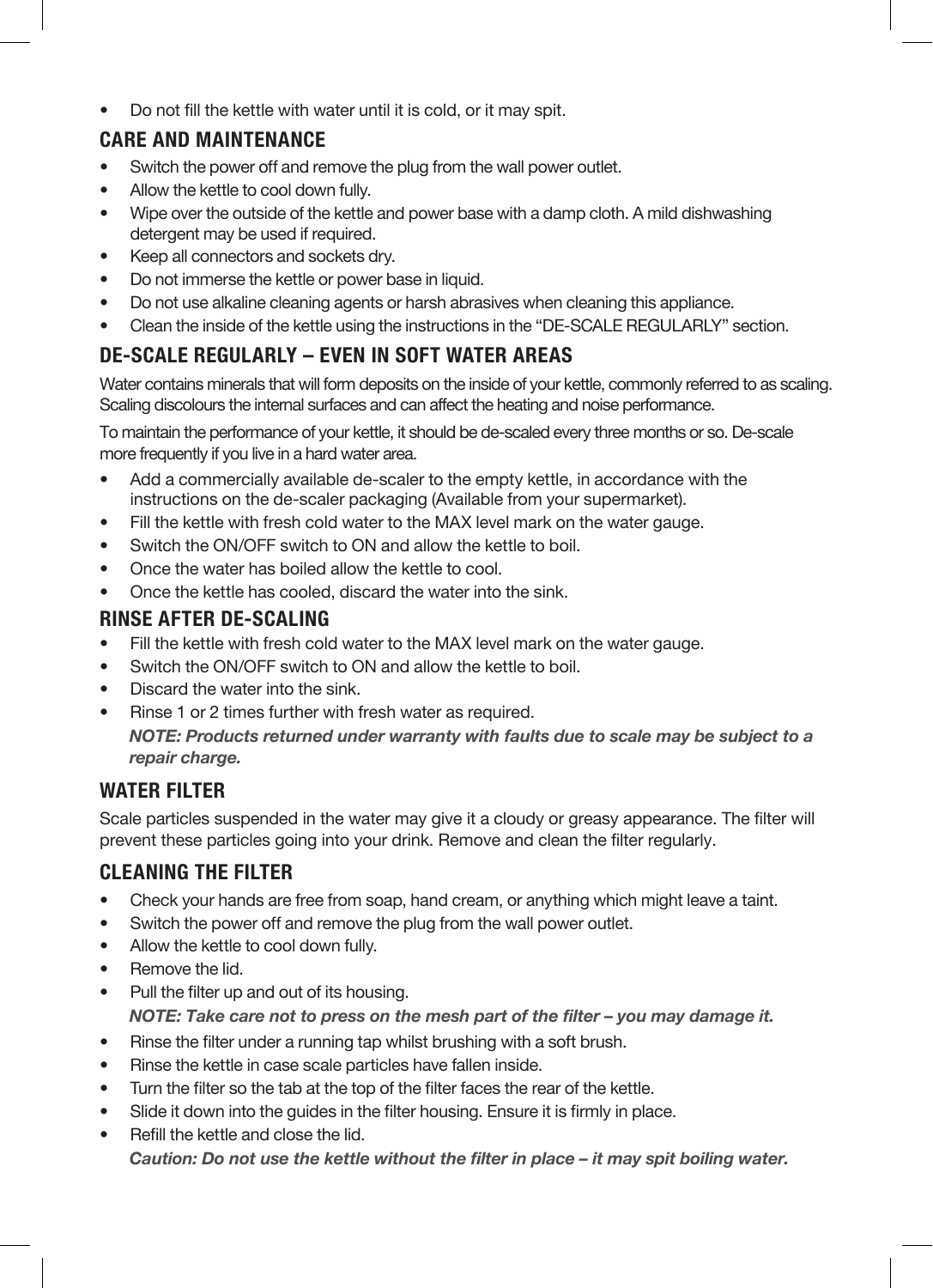**Spectrum Brands Australia Pty Ltd** Locked Bag 3004 Braeside Victoria 3195 Australia

**Customer Service in Australia** TollFree: 1800 623 118 Email: info@spectrumbrands.com.au Website: www.spectrumbrands.com.au **Spectrum Brands New Zealand Ltd** PO Box 9817 Newmarket Auckland 1149 New Zealand

**Customer Service in New Zealand** TollFree: 0800 736 776 Email: service@spectrumbrands.co.nz Website: www.spectrumbrands.co.nz

# **Spectrum Brands Australia Pty Ltd and Spectrum Brands New Zealand Ltd Warranty Against Defects**

In this warranty:

**Australian Consumer Law** means the Australian consumer law set out in Schedule 2 to the Competition and Consumer Act 2010;

**CGA** means the New Zealand Consumer Guarantees Act 1993;

Goods means the product or equipment which was accompanied by this warranty and purchased in Australia or New Zealand, as the case may be;

# **Manufacturer**, **We** or **us** means:

- 1. for Goods purchased in Australia, Spectrum Brands Australia Pty Ltd ABN, 78 007 070 573; or
- 2. for Goods purchased in New Zealand, Spectrum Brands New Zealand Ltd, as the case may be, contact details as set out at the end of this warranty;

Supplier means the authorised distributor or retailer of the Goods that sold you the Goods in Australia or in New Zealand; and

You means you, the original end-user purchaser of the Goods.

- 1. Our goods come with guarantees that cannot be excluded under the Australian Consumer Law, or the CGA. You are entitled to a replacement or refund for a major failure and compensation for any other reasonably foreseeable loss or damage. You are also entitled to have the goods repaired or replaced if the goods fail to be of acceptable quality and the failure does not amount to a major failure.
- 2. The benefits provided by this Warranty are in addition to all other rights and remedies in respect of the Goods which the consumer has under either the Australian Consumer Law or the CGA. The original purchaser of the Goods is provided with the following Warranty subject to the Warranty Conditions:
- 3. We warrant the Goods for all parts defective in workmanship or materials from the date of purchase, for the period of 2 years from the date of purchase (**Warranty Period**).

If the Goods prove defective within the Warranty Period by reason of improper workmanship or material, we may, at our own discretion, repair or replace the Goods without charge.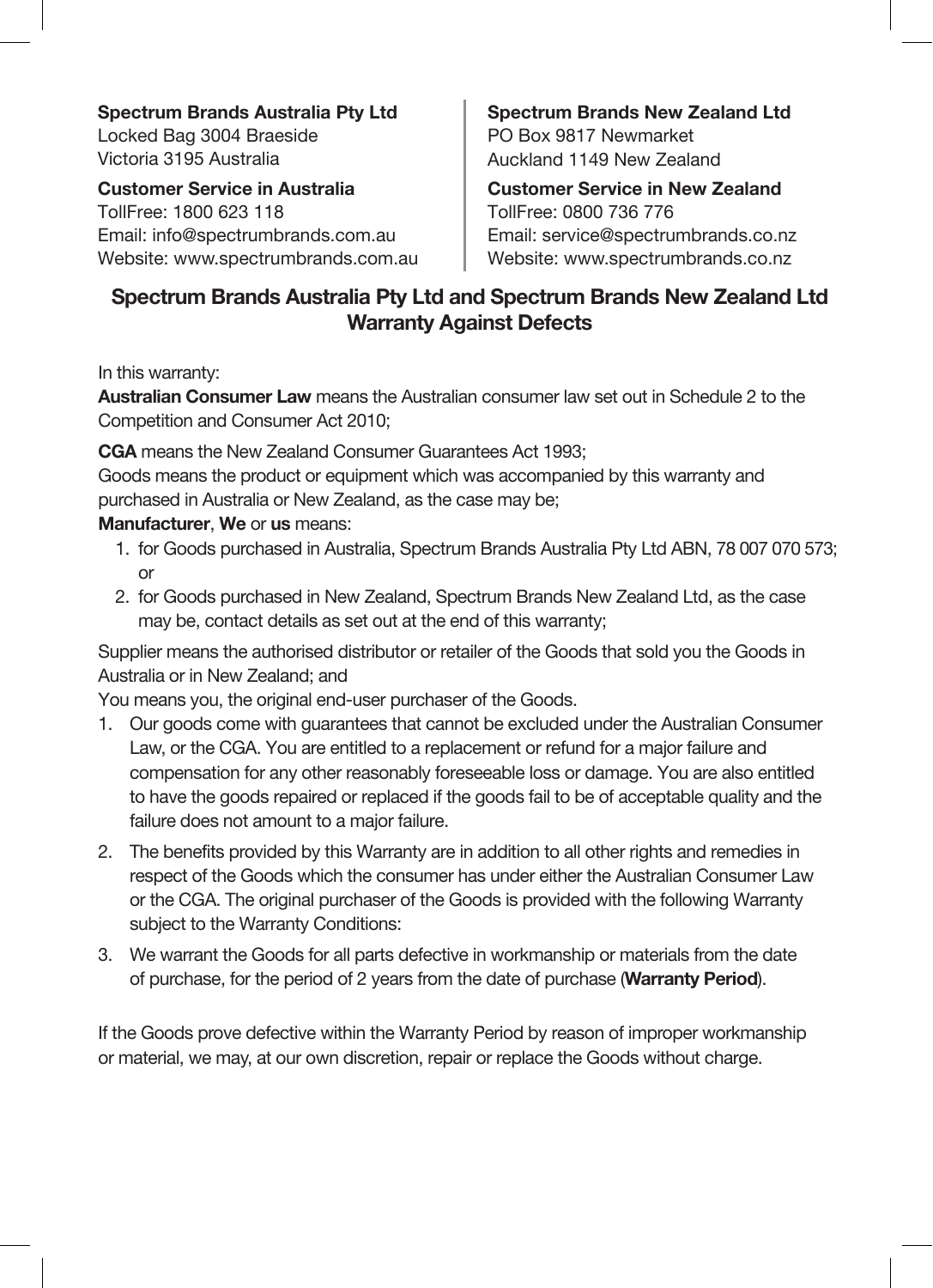#### **Warranty Conditions**

- 4. The Goods must be used in accordance with the manufacturer's instructions. This Warranty does not apply should the defect in or failure of the Goods be attributable to misuse, abuse, accident or non-observance of manufacturer's instructions on the part of the user. As far as the law permits, the manufacturer does not accept liability for any direct or consequential loss, damage or other expense caused by or arising out of any failure to use the Goods in accordance with the manufacturer's instructions.
- 5. Exhaustible components (such as batteries, ironing board cover, filters and brushes) of the Goods are included under this Warranty only where there is a defect in workmanship or materials used.
- 6. The warranty granted under clause 3 is limited to repair or replacement only.
- 7. Any parts of the Goods replaced during repairs or any product replaced remain the property of the manufacturer. In the event of the Goods being replaced during the Warranty Period, the warranty on the replacement Goods will expire on the same date as for the Warranty Period on the original Goods which are replaced.
- 8. In order to claim under the warranty granted under clause 3 you must:
	- (a) Retain this warranty with your receipt/proof of purchase; and
	- (b) Return the Goods to us at the relevant address or to the Supplier by prepaid freight within the Warranty Period accompanied with (i) the legible and unmodified original proof of purchase, which clearly indicates the name and address of the Supplier, the date and place of purchase, the product name or other product serial number and (ii) this warranty.
- 9. This warranty is immediately void if:
	- (a) Any serial number or appliance plate is removed or defaced;
	- (b) The Goods have been serviced or otherwise repaired by a person not authorised to do so by us or where non approved replaced parts are used.
- 10. The Goods are designed for domestic use only. The Goods must be connected to the electrical voltage requirements as specified in the ratings label located on the Goods.
- 11. This warranty does not cover the cost of claiming under the warranty or transport of the Goods to and from the Supplier or us.
- 12. This warranty is only valid and enforceable in Australia against Spectrum Brands Australia Pty Ltd and in New Zealand against Spectrum Brands New Zealand Ltd.

Contact us or the Supplier for further details.

#### **Register your product online**

If you live in Australia please visit: www.spectrumbrands.com.au/warranty If you live in New Zealand Please visit: www.spectrumbrands.co.nz/warranty Registration of your warranty is not compulsory, it gives us a record of your purchase AND entitles you to receive these benefits: Product information; Hints and tips; Recipes and news; Information on special price offers and promotions.

**Any questions?** Please contact Customer Service for advice.